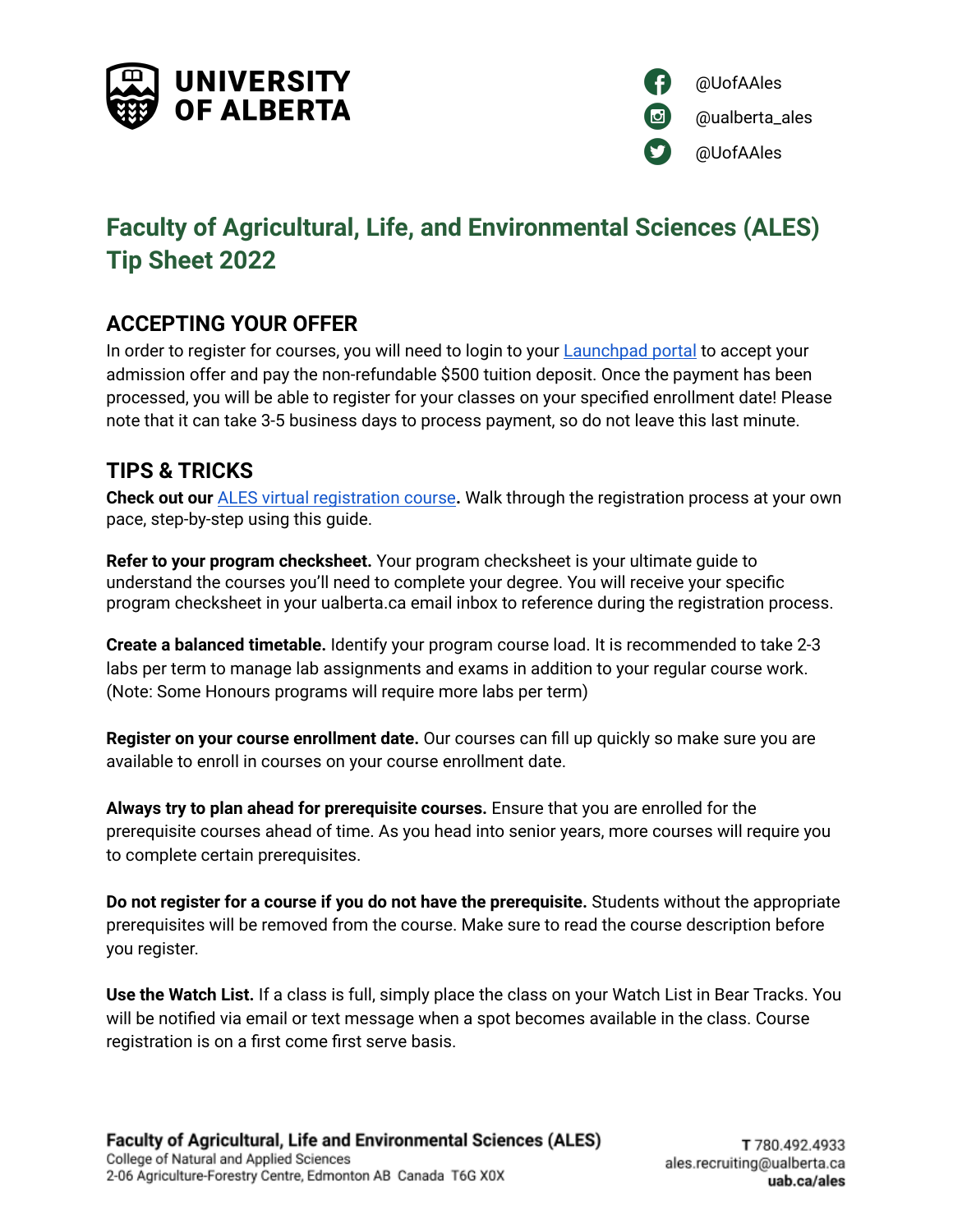

### **COURSE REQUIREMENTS**

**Be sure to add your ALES courses into your schedule first** *(NUFS, NUTR, HECOL, AN SC, PL SC, AREC, REN R, R SOC*). These courses are typically offered once a year, at one specific time. If you miss adding these courses, you may need to wait a year to take them which may delay graduation in the long term.

**Add courses into your schedule that are listed as stand-alone course requirements first**, then select courses that are listed as *"choose one of A, B, C, D"*, then consider adding approved program electives, and finally your free electives. This will ensure you are registered in the courses required for your program, prevent course overlaps in future years, and provide you with the most flexibility in your schedule.

**Year 1 & 2 are foundational classes.** Generally, your 1st and 2nd year classes are more general, and foundational. Once you head into 3rd year, your classes tend be more specialized to your program, with fewer number of students per class (as few as 6-10 people in some senior courses)

### **INSTRUCTIONS**

#### **Step 1: Plan out the courses you want to enroll in**

The best place to start is with your program checksheet. The program checksheet is unique to each program, and is provided to you to be used as a schedule planning guide. It lists all of the required courses for your degree, and you only need to choose one course per box. By working your way through the checksheet from left to right, you will ensure you have the prerequisite courses needed in future years.

- If you are a high school applicant, the checksheet will be emailed to you before your enrollment date.
- If you are a transfer applicant, the checksheet is provided at the time of transfer credit assessment.

Other places to view program course lists and descriptions for each program are:

- **[University](https://calendar.ualberta.ca/content.php?catoid=33&navoid=10013#faculty_of_agricultural_life_and_environmental_sciences) of Alberta Calendar**
- **Bear [Tracks](https://www.beartracks.ualberta.ca/) "Browse Course Catalogue" function**
- **U of A Course [Catalogue](https://apps.ualberta.ca/catalogue/faculty/ah)**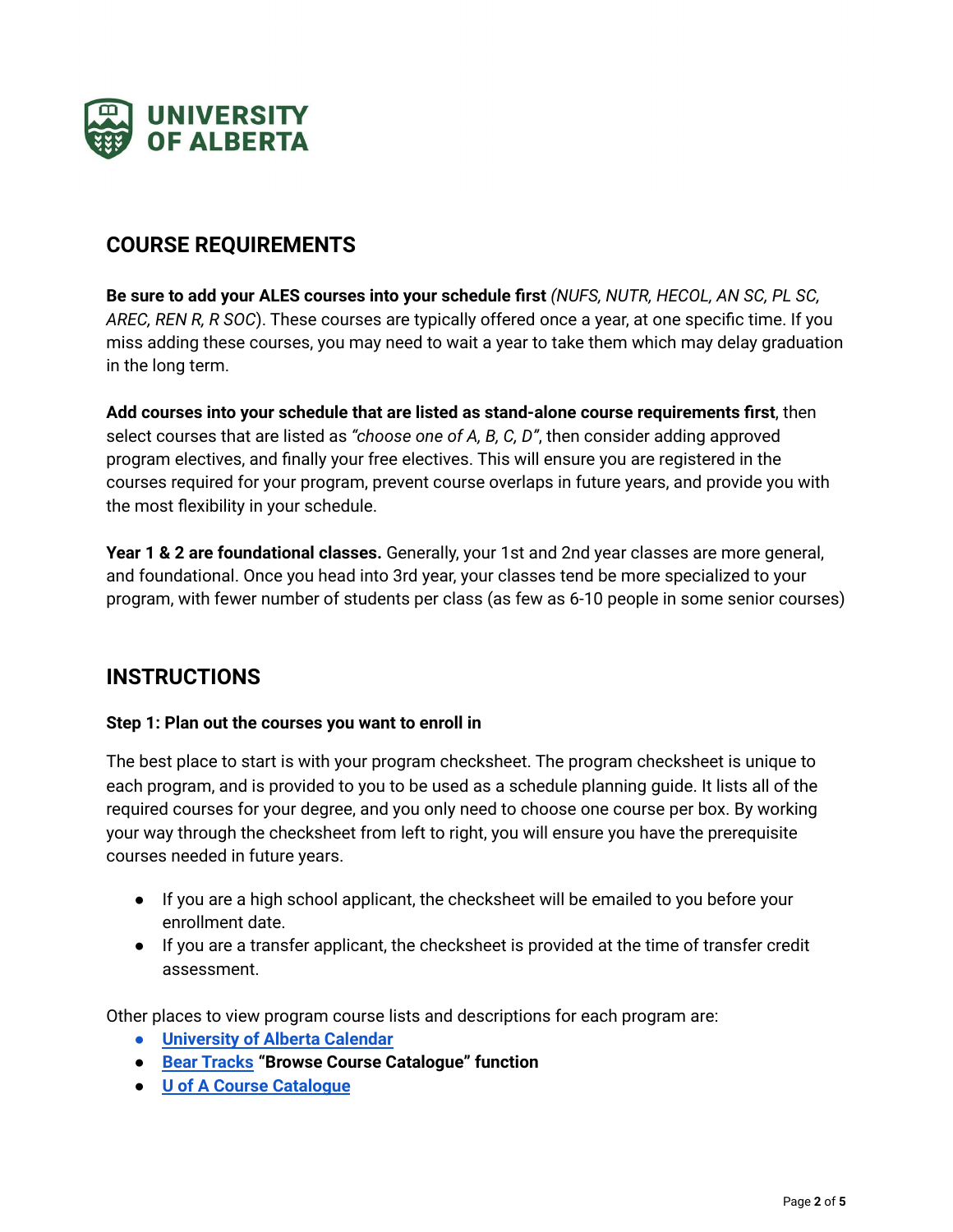

Some courses are only offered in the Fall Term or Winter Term, while others are offered in both. It's important to know when courses are offered when trying to create a balanced schedule.

#### **Step 2: Add a course to your schedule**

Prior to your enrollment date, it is highly recommended to build your course schedule via *"Shopping Cart".* Researching course options and creating a schedule without time conflicts can be a lot of work, so drafting a schedule in advance is highly recommended! Adding courses into your *"Shopping Cart"* will not enroll into your courses but will help you prepare for enrollment date.

Don't forget to 'Validate' your courses before 'Enroll' so you know you meet all restrictions before registration date.

#### **Step 3: Enroll in courses on your enrollment date**

On your enrollment date (Found in Bear [Tracks-](https://www.beartracks.ualberta.ca/)>Manage Classes-> My Enrollment Dates; also emailed to your UAIberta account), you can log in to Bear [Tracks](https://www.beartracks.ualberta.ca/) and actually enroll in your courses to reserve your seat in that course. Since you have already set up your schedule in the *"Shopping Cart,"* you simply have to select the course checkboxes, then click the "Enroll" button at the bottom of the page. This will officially save your seat in the classes.

Remember to enroll for both *Fall and Winter term* if you plan on taking courses in both! After you've done this, go back to your course schedule to double check that the courses have officially been added for both terms.

For a more detailed guide on course registration, please review [Step-by-Step](https://www.ualberta.ca/registrar/registration-and-courses/course-registration.html) Instruction in Course [Registration](https://www.ualberta.ca/registrar/registration-and-courses/course-registration.html) or [Step-by-Step](https://rise.articulate.com/share/daDnH0xTPwpnFgIkxohZ4wloPIeT9QgZ#/lessons/AFj19Nnp07Ob5yOPhGrNoqZZ2SRJri4m) Video Instruction.

### **IMPORTANT DATES**

**March 16, April 5, April 20, May 16 2022 (5pm - 6:30pm MST)** - Join a REG 101 virtual session to go through the course registration process with the ALES Recruitment Team. Register at [uab.ca/reg101](http://uab.ca/reg101)

**May 1st, 2022** - Deadline to accept admission offers made before April 1. If you receive an offer after April 1, view this [page](https://www.ualberta.ca/admissions/undergraduate/admission/after-you-apply/how-to-accept-your-offer/index.html) for deadline information.Your offer acceptance deadline can be found in your Launchpad.

**June 15th, 2022** - Deadline for post-secondary applicants to submit final transcripts and other requirements.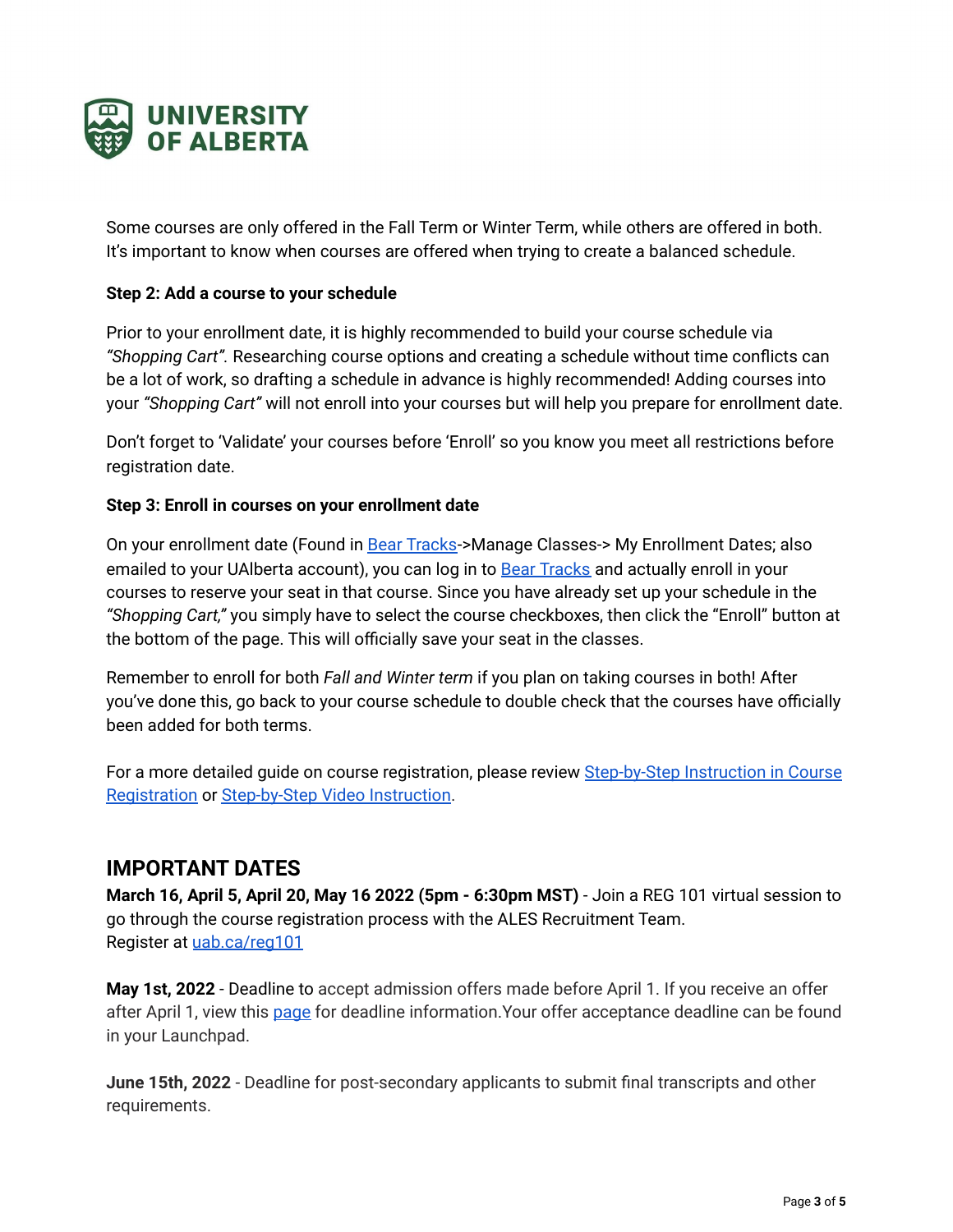

**August 1st, 2022** - Deadline to submit outstanding documents for high school students. For Alberta applicants, high school transcripts are automatically obtained on your behalf and are typically received by the Registrar's Office in early August.

### **PRE-PROFESSIONAL COURSE REQUIREMENTS**

If you are planning to pursue **Dietetics [Specialization](https://www.ualberta.ca/agriculture-life-environment-sciences/programs/undergraduate-programs/degree-programs/nutrition-food-science/dietetics-specialization.html) program**, please ensure that you are enrolling into the required courses to meet the **Dietetics admissions [requirements](https://www.ualberta.ca/agriculture-life-environment-sciences/programs/undergraduate-programs/admissions/dietetics-admission-requirements.html)**.

## **AP / IB CREDIT**

If you score 4 or higher in [AP](https://www.ualberta.ca/admissions/undergraduate/resources/ap-students/index.html?) or 6 or higher in [IB,](https://www.ualberta.ca/admissions/undergraduate/resources/ib-students/index.html?) you are automatically granted transfer credit. We encourage ALES students to accept their transfer credit.

**By accepting transfer credit**, you will have the benefit of receiving university credits and taking higher level courses, which places you closer to completing your degree. On the U of A transcript, you will see that the credit has been provided, but without a letter grade.

**By declining transfer credit**, you will be responsible for completing the course again, but you will most likely receive a higher grade and increase your overall GPA. In order to decline transfer credit, you must fill out a ["Decline](https://www.ualberta.ca/admissions/media-library/ro-assets/forms/decline-transfer-credit.pdf) Credit Form" by September 2022. By declining credit transfer, it cannot be reinstated at any point during your university career.

### **ADDITIONAL ASSISTANCE**

For any general course registration inquiries, please don't hesitate to contact us at [ales.recruiting@ualberta.ca](mailto:ales.recruiting@ualberta.ca) or book a virtual advising session at [uab.ca/advising.](http://uab.ca/advising)

**Registration issues.** If you require a class for your program and have either completed the prerequisite or have a confirmed seat in the prerequisite class, and are still unable to register, please contact us with the *error message you have received, what program you are in, and your student ID number*.

- **Issues with ALES courses:** Contact ALES current student [advisors](https://www.ualberta.ca/agriculture-life-environment-sciences/student-services/index.html)
- **Issues with all other courses**: Contact the affiliated department | [ENGL/WRS](https://www.ualberta.ca/english-film-studies/about-us/contact-us.html), [BIOL](https://www.ualberta.ca/biological-sciences/undergraduate-studies/contact/index.html), [CHEM](https://www.ualberta.ca/chemistry/undergraduate-program/contact.html)

You can also visit the U of A Register in [Courses](https://www.ualberta.ca/admissions/undergraduate/admission/register-in-courses/index.html?) website or Bear Tracks [resources](https://www.ualberta.ca/registrar/registration-and-courses/bear-tracks-resources/index.html) for more helpful information.